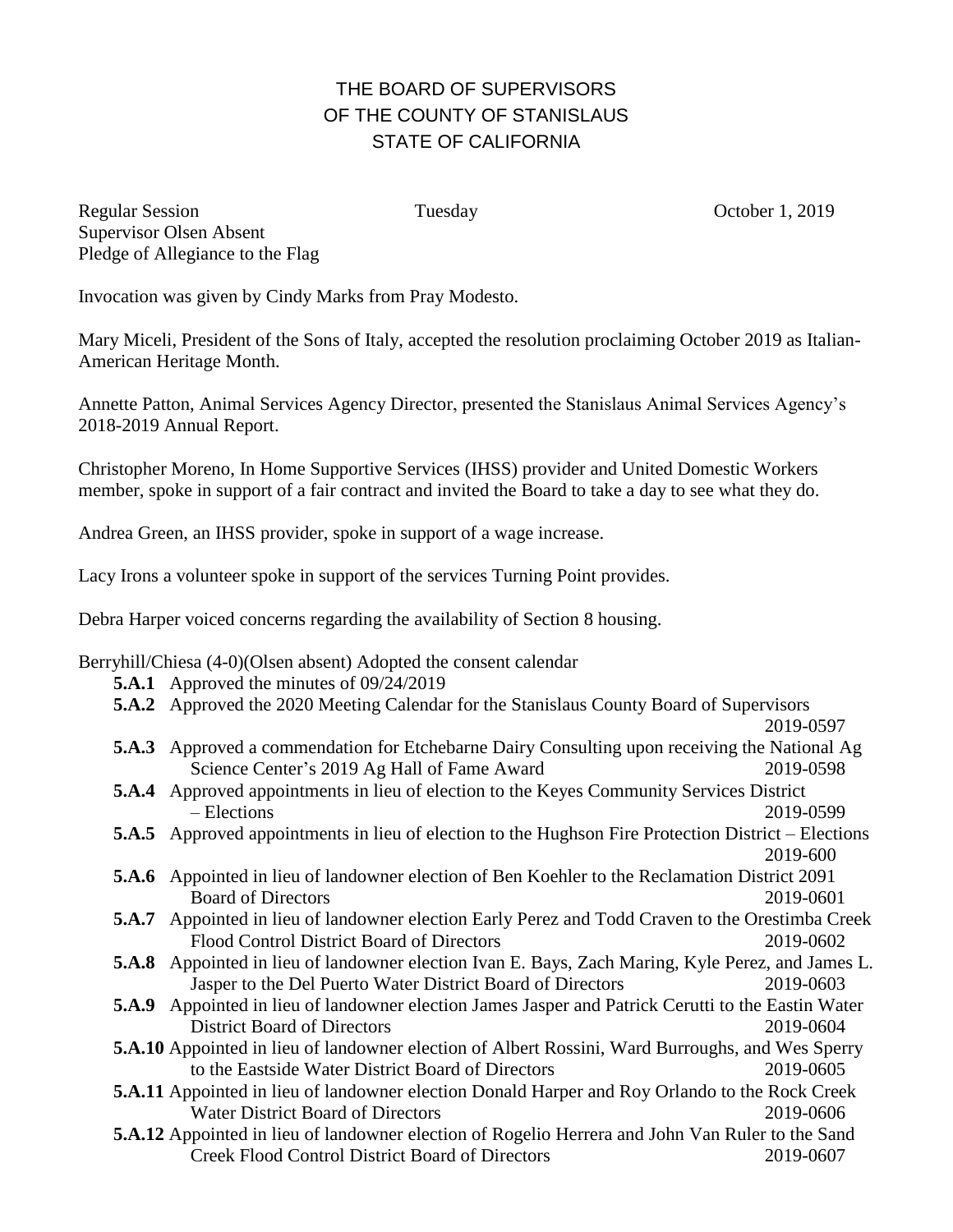- **5.A.13** Appointed in lieu of landowner election of Douglas Kearney and Matthew Manning to the Western Hills Water District Board of Directors 2019-0608
- **5.B.1** Accepted an update on the Eastside Water District's audit period and its return to a required annual financial audit report – Auditor-Controller 2019-0609
- **5.B.2** Authorized the Probation Department to accept an award from the Board of State and Community Corrections (BSCC) on behalf of the Edward Byrne Memorial Justice Grant (JAG) Program for the period of 05/01/2019 through 09/30/2020 in the amount of \$32,400; authorized the Chief Probation Officer, or designee, to sign the grant award agreement, including any extensions or amendments; and, authorized the Auditor-Controller to increase estimated revenue and appropriations in the Probation Department's Administration Budget Unit in the amount of \$32,400 as detailed in the Budget Journal, attached to the agenda item – Probation 2019-0610
- **5.B.3** Approved resolutions commending the following employees on being selected as the 2019 recipients of the Stanislaus County Dale Butler Annual Equal Rights Award: Cherie Dockery, Associate Director, BHRS; Leng Power, Homelessness and Housing Manager, CSA; Patrick Cavanah, Community Manager, CEO's Office; and, Ralph Ghimenti, Undersheriff, Sheriff's Department – CEO 2019-0611
- **5.B.4** Authorized the Interim BHRS Director, the Public Health Officer, or their designees to submit a Grant Application Package to the CA Department of Public Health (CDPH) CA Opioid Safety Coalitions' Overdose Data to Action Initiative, FY 2020-2022 Grant Funding; authorized the County to accept, if awarded, CDPH CA Opioid Safety Coalitions' Overdose Data to Action Initiative, FY 2020-2022 Grant Funding and to execute the agreement with CDPH; and, authorized the Interim BHRS Director, the Public Health Officer, or their designed to execute any related program agreements, contracts, or other documentation required for implementation of the CDPH CA Opioid Safety Coalitions' Overdose Data to Action Initiative, FY 2020-2022 Grant Funding, including the use of any program income in accordance with applicable program guidelines – BHRS 2019-0612
- **5.B.5** Authorized the Stanislaus CEO, or his designee, to submit an application and all documents necessary to secure and accept the funding for Community Benefit Grant Funding from Kaiser Permanente, for use at the new Access Center Emergency Shelter at 330 9<sup>th</sup> Street, Modesto – CEO 2019-0613
- **5.B.6** Approved the selection and award of a Professional Services Agreement in the amount of \$1,462,020 for architectural services to Dewberry Architects Inc., of Sacramento, CA, as a result of a RFQ and RFP for the new HSA/Public Health Facility Project; authorized the Chief Operations Officer, acting as Project Manager, to execute the agreement with Dewberry Architects Inc., of Sacramento, CA, to initiate architectural services, contingent upon proper receipt of an executed agreement and required certificates of insurance; authorized the Project Manager to negotiate future architectural options as outlined in the Professional Services Agreement, attached to the agenda item; directed the Project Manger to return to the Board to approve the Bridging Design, funding plan, and other concurrent planning work for the project; directed the Auditor-Controller to transfer \$646,930 in appropriations needed for the current phase of the project from the HSA fund balance to the CEO HSA/Public Health Project Budget as detailed in the budget journal, attached to the agenda item; authorized the Project Manager to negotiate and sign contracts, work authorizations, and purchase orders for professional services needed in this phase of the project, as long as they are within the project budget; and, authorized the Project Manager to sign change orders for up to \$25,000, consistent with the County's Change Order Policy – CEO 2019-0614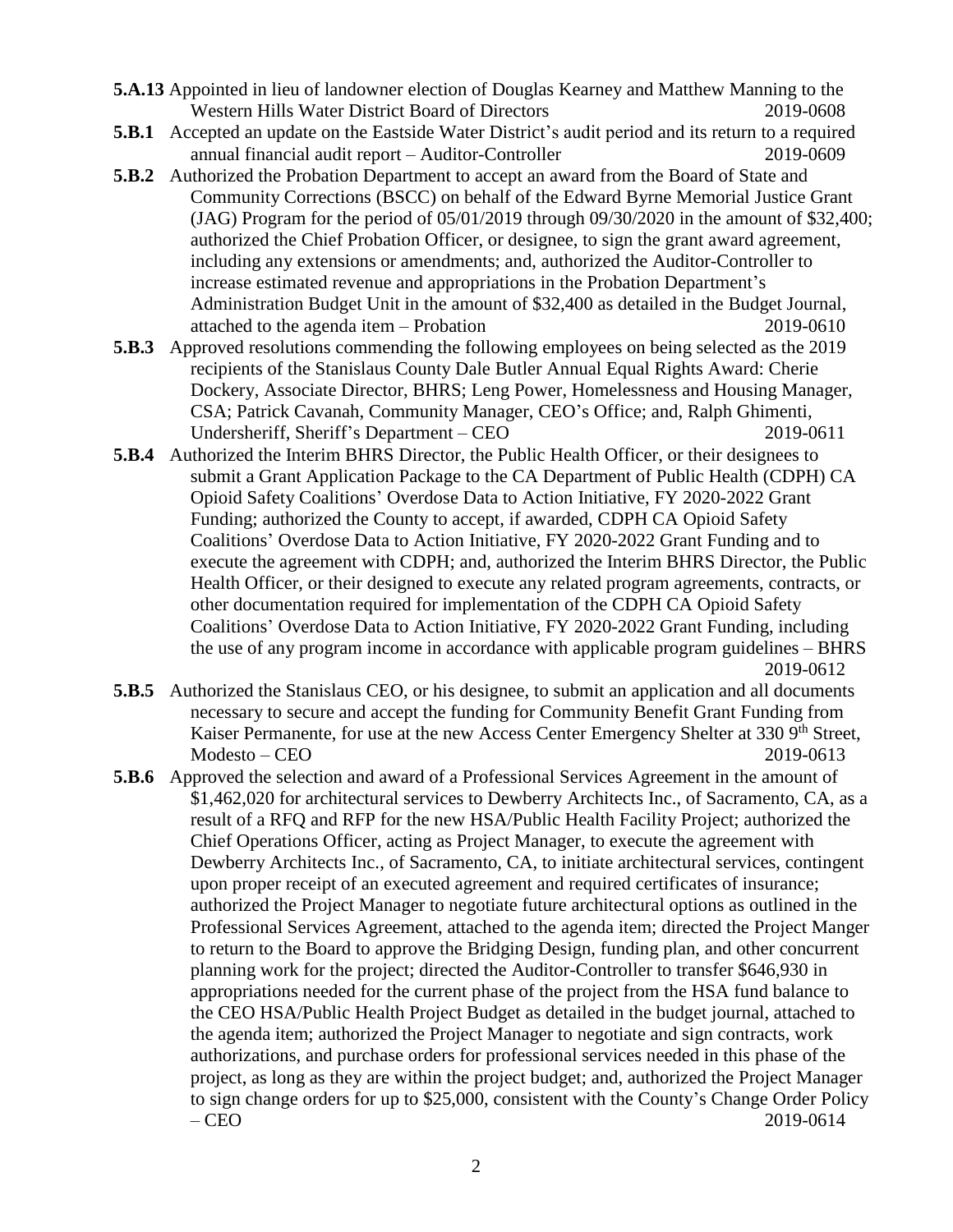- **5.C.1** Approved the Common Use Agreement between Stanislaus County and South San Joaquin Irrigation District (SSJID) for the Pleasant Valley Road over SSJID Canal Bridge Replacement Project; authorized the Chairman to sign the Consent to Common Use Agreement; and, authorized the Director of Public Works to take any appropriate action necessary to carry out the purpose and intent of these recommendations – PW 2019-0615
- **5.D.1** Finds that the proposed ordinance is exempt under the provision of the CEQA pursuant to CEQA Guidelines section 15061(b)(3); introduced and waived the first reading of ordinance amending Title 16 of the Stanislaus County Code, and adopted by reference the California Code of Regulations Title 24, 2019 Edition, of the California Building Code; set a public hearing on 11/05/2019, at the 9:00 a.m. meeting, to waive the second reading and adopt the ordinance; and, authorized the Clerk to make available for public review the proposed ordinance and publish a notice of hearing as required by Government Code sections 50022.3, 50022.6, and 6066 – Planning ORD-56-P-3 2019-0616
- **5.D.2** Accepted the report of Planning Commission's 09/05/2019, decision of approval of Vesting Tentative Subdivision Map Application No. PLN2017-0053, Adam & Diane Schwartz, a request to subdivide a 30.13 acre parcel into six parcels of at least 5 acres in the A-2-5 (General Agriculture) zoning district, located at 14291 Orange Blossom Road, between Stone Avenue and Orange Blossom Court, in the Oakdale area; and, allowed Planning Commission's 09/05/2019, decision to stand without further hearing – Planning

2019-0617

**5.D.3** Adopted the recommended decision of the Nuisance Abatement Hearing Board regarding the property located at 716 Turner Street, Modesto, CA, Dangerous Building Abatement Case Number DNB2018-0005, as set forth in Attachment 1, of the agenda item – Planning 2019-0618

Chiesa/Berryhill (4-1)(Olsen absent) **6.1** Recognized the partnership among the County, the Housing Authority and the City of Modesto to acquire and rehabilitate an existing motel located at 722 Kansas Avenue, Modesto (Kansas House Project) to create 103 permanent supportive housing apartment units; approved the allocation of the Noncompetitive Award of No Place Like Home Funds to the Housing Authority, in the amount of \$2.3 million, for the Kansas House Project; approved a non-interest-bearing loan of \$2.3 million from the County General Fund pooled cash; authorized the Auditor-Controller to complete a promissory note to formalize the \$2.3 million interest-free receivable from the Housing Authority due in FY 2019-2020; approved the use of up to \$1.1 million in Mental Health Services Act (MHSA) – Housing Funds for the Kansas House Project as detailed in the budget journal, attached to the agenda item; and, authorized the Interim BHRS Director to sign and execute any correspondence, applications, loan agreements and documents necessary to access and expend MHSA – Housing Funds for the Kansas House Project – CEO  $C=6-N-6$  2019-0619

Berryhill/Chiesa (4-1)(Olsen absent) **6.2** Authorized the CEO to negotiate and execute an agreement with The Salvation Army to operate the new Access Center Emergency Shelter at 330 9<sup>th</sup> Street, Modesto for a term of one year (approval of years two through five of the operations agreement will require a notice to proceed by the County); authorized the Operations Funding Strategy for the new Emergency Shelter in the amount of approximately \$950,000 from State of California sources to provide for initial operations with the final annual Operations Funding Strategy to be returned to the Board by midyear to formalize operations funding through the end of the 2019-2020 FY; and, authorized the Auditor-Controller to complete a budget journal to increase appropriations and estimated revenues in CSA by \$950,000 to begin emergency shelter operations – CEO 2019-0620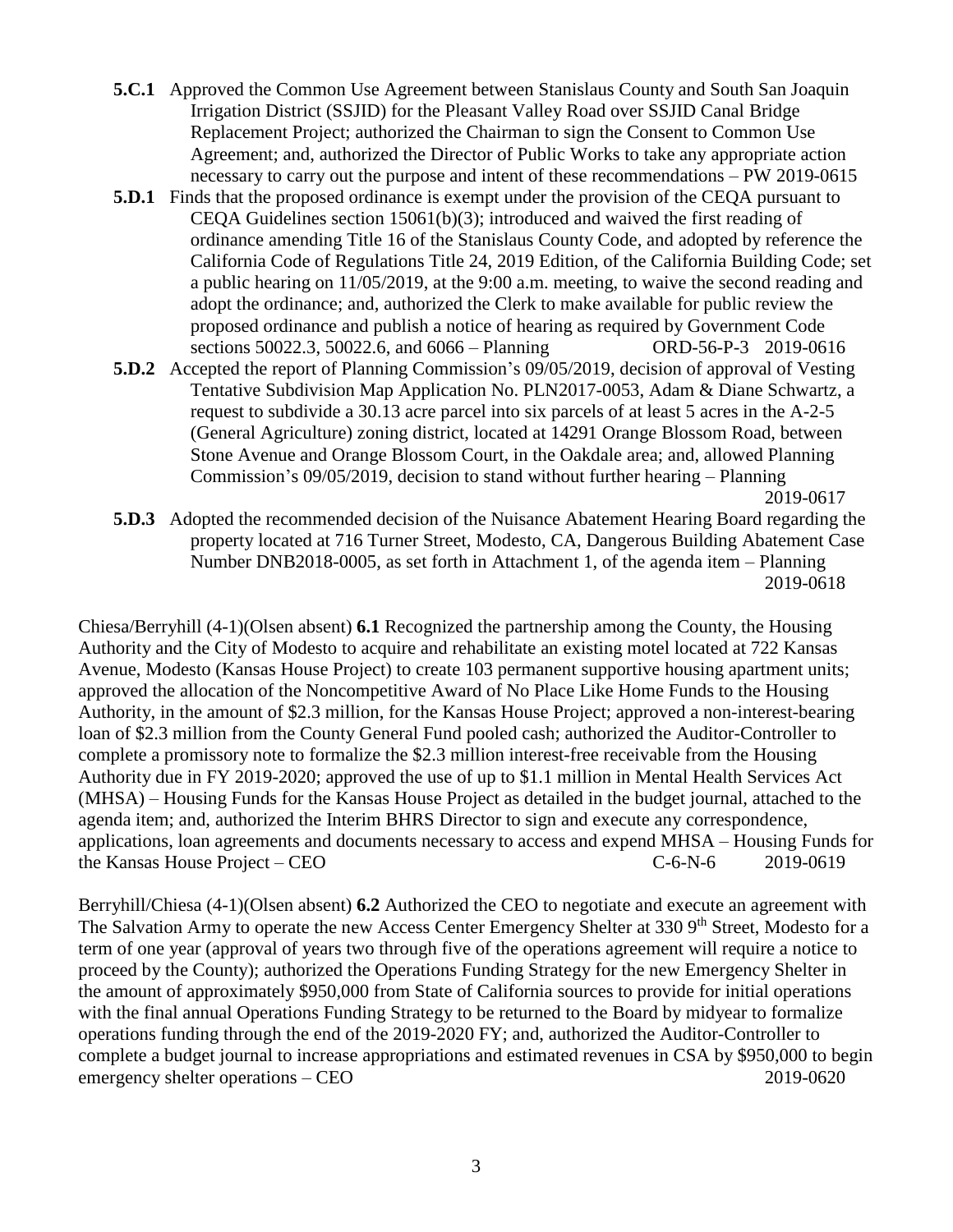Chiesa/Berryhill (3-1-1)(DeMartini opposed)(Olsen absent) **6.3** Approved the recommended reorganization of CSA establishing the Division of Housing and Homeless Services; authorized CSA to apply for and serve as the Collaborative Applicant and Homeless Management Information System Administrator for the Stanislaus County Community System of Care; and, amended the Salary and Position Allocation Resolution to reflect the recommended changes as outlined in the Staffing Impacts section of the agenda item – CSA 2019-0621

Recessed at 11:39

Reconvened at 11:52

Chiesa/Berryhill (4-0)(Olsen absent) **7.1** Conducted a public hearing to consider the Planning Commission's recommendation for approval of Use Permit and Development Agreement Application No. PLN2018-0129, Mission Nurseries, LLC, request to operate a mixed-light commercial cannabis cultivation and nursery business, located at 2306 Almond Avenue, between Elm Avenue and the San Joaquin River, in the Patterson area; finds that no further analysis under CEQA is required pursuant to CEQA Guidelines Section 15183 (Projects Consistent with a General Plan of Zoning), on the basis of the whole record, including any comments received in response to the Environmental Review Referral; ordered the filing of a Notice of Determination with the Stanislaus County Clerk-Recorder's Office pursuant to the Public Resources Code Section 21152 and CEQA Guidelines Section 15075; on the basis of the whole record, finds that: (a) The establishment, maintenance, and operation of the proposed use or building applied for is consistent with the General Plan and will not, under the circumstances of the particular case, be detrimental to the health, safety, and general welfare of persons residing or working in the neighborhood of the use and that it will not be detrimental or injurious to property and improvements in the neighborhood or to the general welfare of the County; (b) The use will not significantly compromise the long-term productive agricultural capability of the subject contracted parcel or parcels or on other contracted lands in the A-2 zoning district; (c) The use will not significantly displace or impair current or reasonably foreseeable agricultural operations on the subject contracted parcel or parcels may be deemed compatible if they relate directly to the production of commercial agricultural product on the subject contracted parcel or parcels or neighboring lands, including activities such as harvesting, processing, or shipping; (d) The use will not result in the significant removal of adjacent contracted land from agricultural or open-space use; (e) That a waiver or reduction of setback requirements of County Code Section  $6.78.120(A)(6)$  will not result in the material detriment to the welfare or the property of persons located in the vicinity as a result of the project development; (f) The alternative to the Agricultural Buffer Standards applied to this project provides equal or greater protection than the exiting buffer standards; (g) The project will increase activities in and around the project area, and increase demands for roads and services, thereby requiring dedication and improvements; finds that the Development Agreement: (a) Is consistent with the General Plan and any applicable specific plan; (b) Is compatible with the uses authorized in, and the regulations prescribed for, the land use district in which the real property is or will be located; (c) Is in conformity with and will promote public convenience, general welfare, and good land use practice; (d) Will not be detrimental to health, safety, and general welfare; (e) Will not adversely affect the orderly development of property or the preservation of property values; (f) Will promote and encourage the orderly development of the proposed project by providing a greater degree of requisite certainty; approved Use Permit and Development Agreement Application No. PLN2018-0129, Mission Nurseries, LLC, subject to the 07/18/2019 Conditions of Approval recommended for approval by the Planning Commission with the deletion of Conditions No. 27, 28, 29, 33, 51, and the addition of Condition No. 52, as outlined in the 09/24/2019 Board of Supervisors Agenda Report; authorized the Chairman to execute the Development Agreement, attached to the agenda item; and, introduced, waived the reading, and adopted Ordinance 1252 for the approved Development Agreement – Planning ORD-56-N-2 2019-0622 & 2019-0623